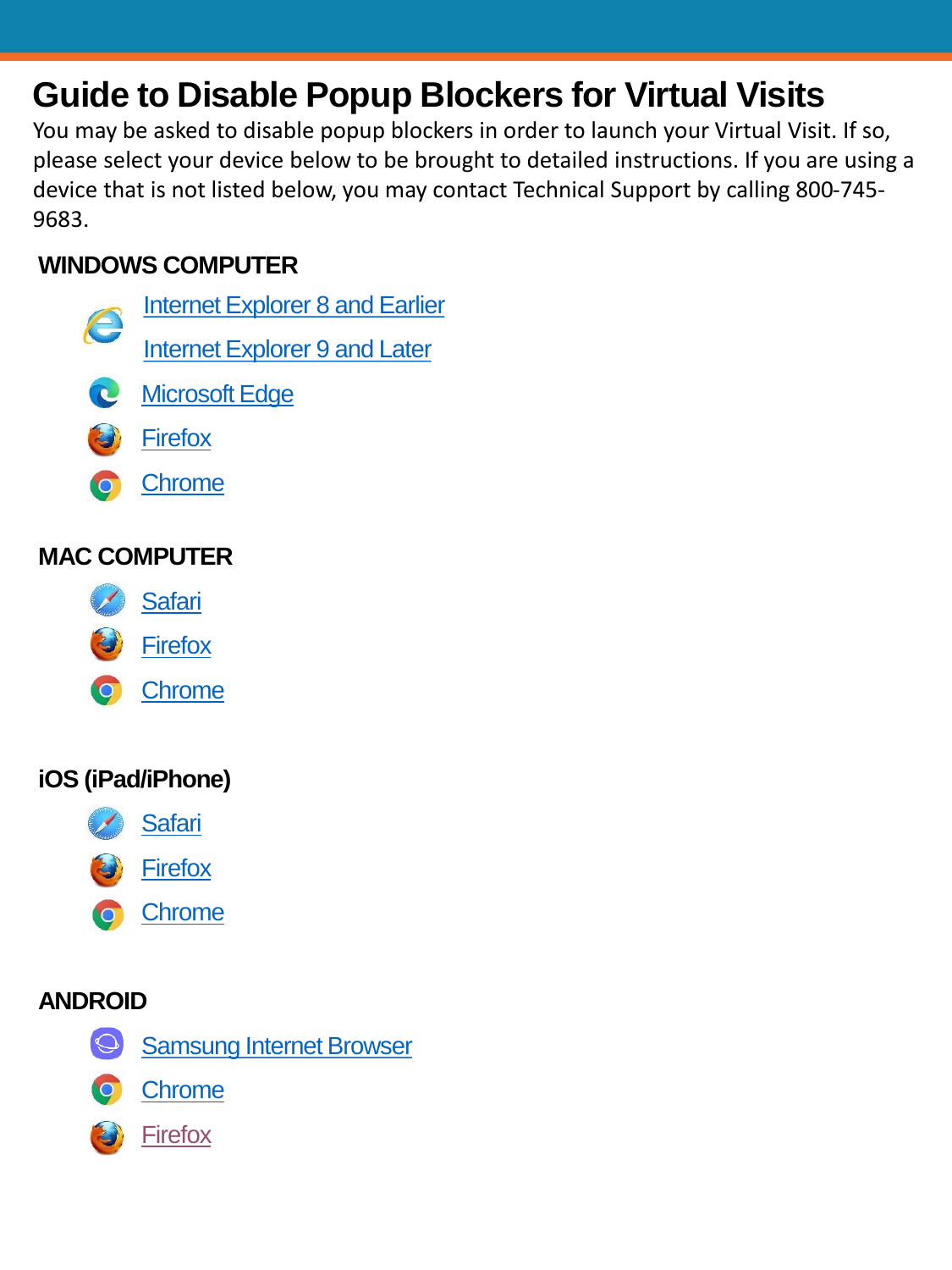# <span id="page-1-0"></span>**WINDOWS COMPUTER**



**C** Internet Explorer 8 and Earlier

- 1) Click Tools
- 2) Select Pop-up Blocker, and then click Pop-up Blocker Settings.
- 3) In the "Address of website to allow" box, type [\(https://patientgateway.massgeneralbrigham.org\)](https://patientgateway.massgeneralbrigham.org/) the website you want to see pop-ups from, and then click Add.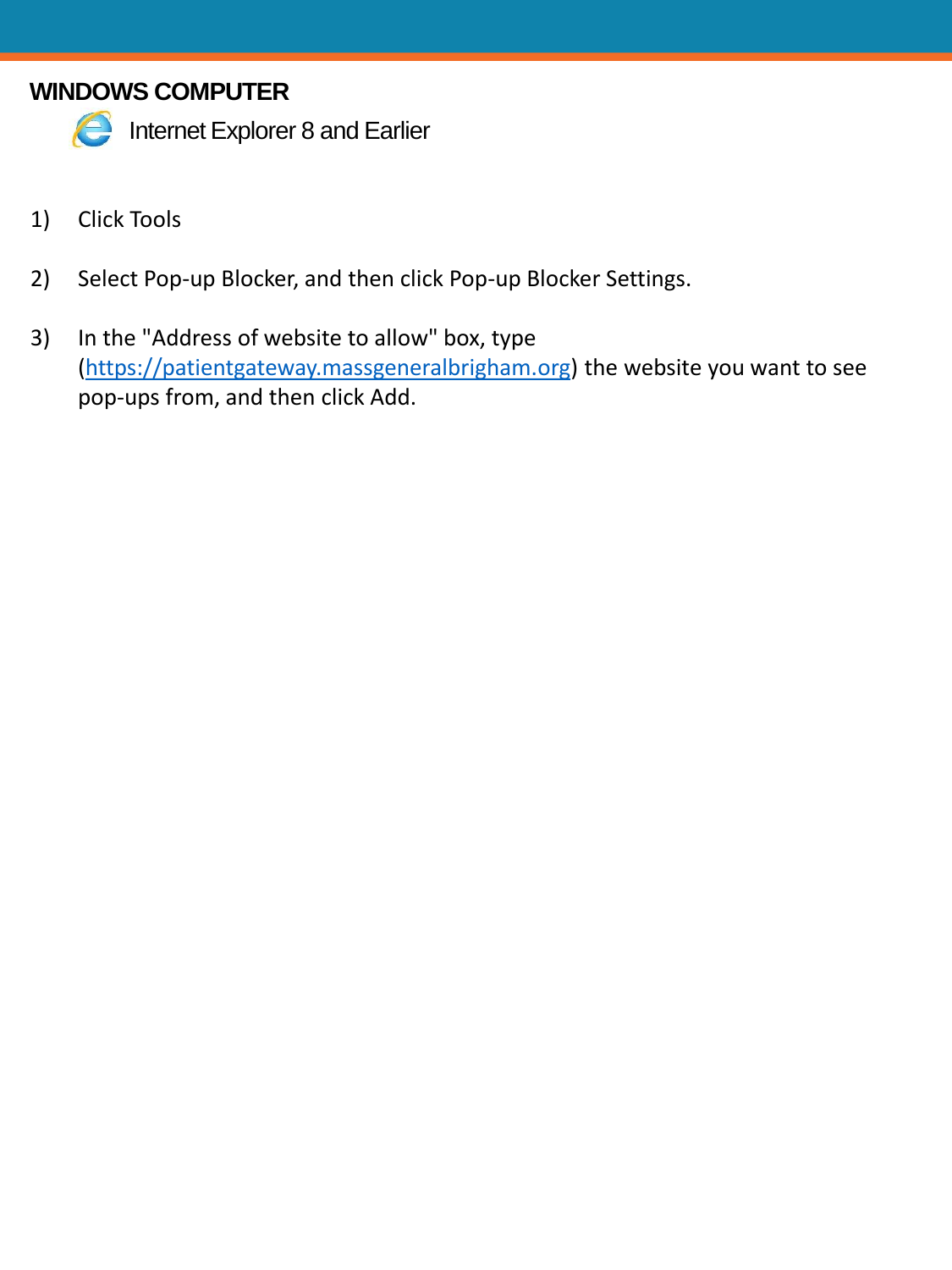## <span id="page-2-0"></span>**WINDOWS COMPUTER**



**Internet Explorer 9 and Later** 

- 1) Click the Tools icon (Upper right corner) and select Internet Options.
- 2) Click the "Privacy" tab on the dialog box, click the "Turn on Popup Blocker" button to add a tick.
- 3) Click the "Settings" button to open the Pop-up Blocker Settings dialog box.
- 4) Type the website address in the address field [\(https://patientgateway.massgeneralbrigham.org\)](https://patientgateway.massgeneralbrigham.org/).
- 5) Click the "Add" button and then click the "Close" button on the Pop-up Blocker Settings dialog box.
- 6) Click OK.

| $\mathcal{P}$<br>$\mathbf{x}$<br><b>Internet Options</b><br>Privacy Content Connections Programs Advanced<br>General Security                                                                                                                                                                                                                                                                                | $\mathbf{x}$<br>Pop-up Blocker Settings                                                                                                                                                        |
|--------------------------------------------------------------------------------------------------------------------------------------------------------------------------------------------------------------------------------------------------------------------------------------------------------------------------------------------------------------------------------------------------------------|------------------------------------------------------------------------------------------------------------------------------------------------------------------------------------------------|
| Settings<br>Select a setting for the Internet zone.<br><b>Medium</b><br>- Blocks third-party cookies that do not have a compact<br>privacy policy<br>₽<br>a<br>- Blocks third-party cookies that save information that can<br>be used to contact you without your explicit consent<br>- Restricts first-party cookies that save information that<br>can be used to contact you without your implicit consent | Exceptions<br>Pop-ups are currently blocked. You can allow pop-ups from specific<br>websites by adding the site to the list below.<br>Address of website to allow:<br>Allowed sites:<br>Remove |
| Advanced<br>Default<br><b>Sites</b><br>Import<br>Location<br>Never allow websites to request your<br>Clear Sites<br>physical location                                                                                                                                                                                                                                                                        | Remove all                                                                                                                                                                                     |
| Pop-up Blocker<br>Turn on Pop-up Blocker<br>Settings<br>InPrivate<br>Disable toolbars and extensions when InPrivate Browsing starts                                                                                                                                                                                                                                                                          | Notifications and blocking level:<br>Play a sound when a pop-up is blocked.<br>Show Notification bar when a pop-up is blocked.<br>Blocking level:                                              |
|                                                                                                                                                                                                                                                                                                                                                                                                              | Medium: Block most automatic pop-ups<br>۰<br>Learn more about Pop-up Blocker<br>Close                                                                                                          |
| OK<br>Cancel<br>Apply                                                                                                                                                                                                                                                                                                                                                                                        |                                                                                                                                                                                                |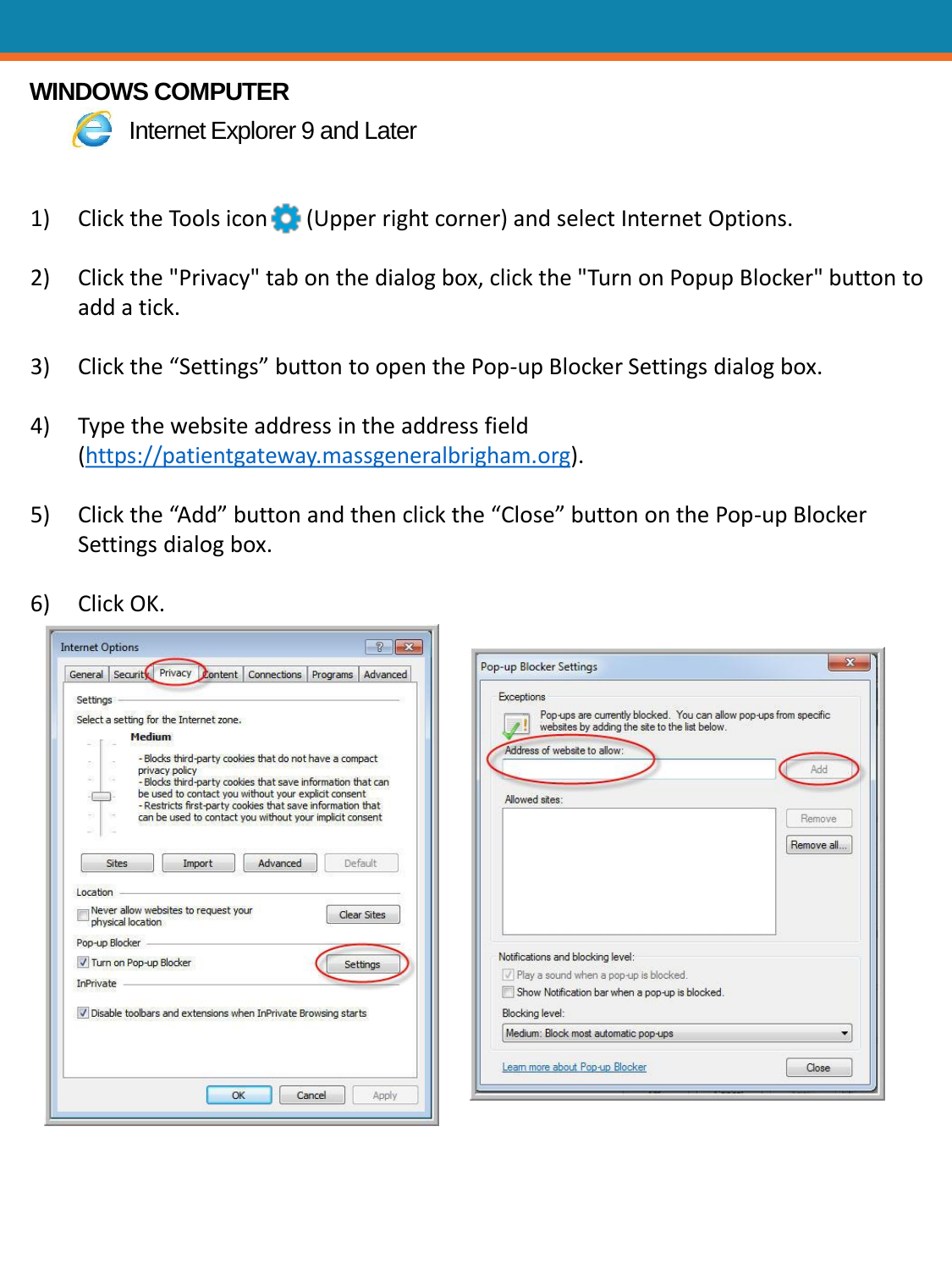#### <span id="page-3-0"></span>**WINDOWS**



1) Open Microsoft Edge and navigate to the horizontal dots on the top toolbar.



- 2) Select "Settings"
- 3) Select "Privacy & Security". Scroll down to the Security section and toggle off "Block pop-ups".





**Windows Defender SmartScreen** 

Help protect me from malicious sites and downloads with Windows Defender SmartScreen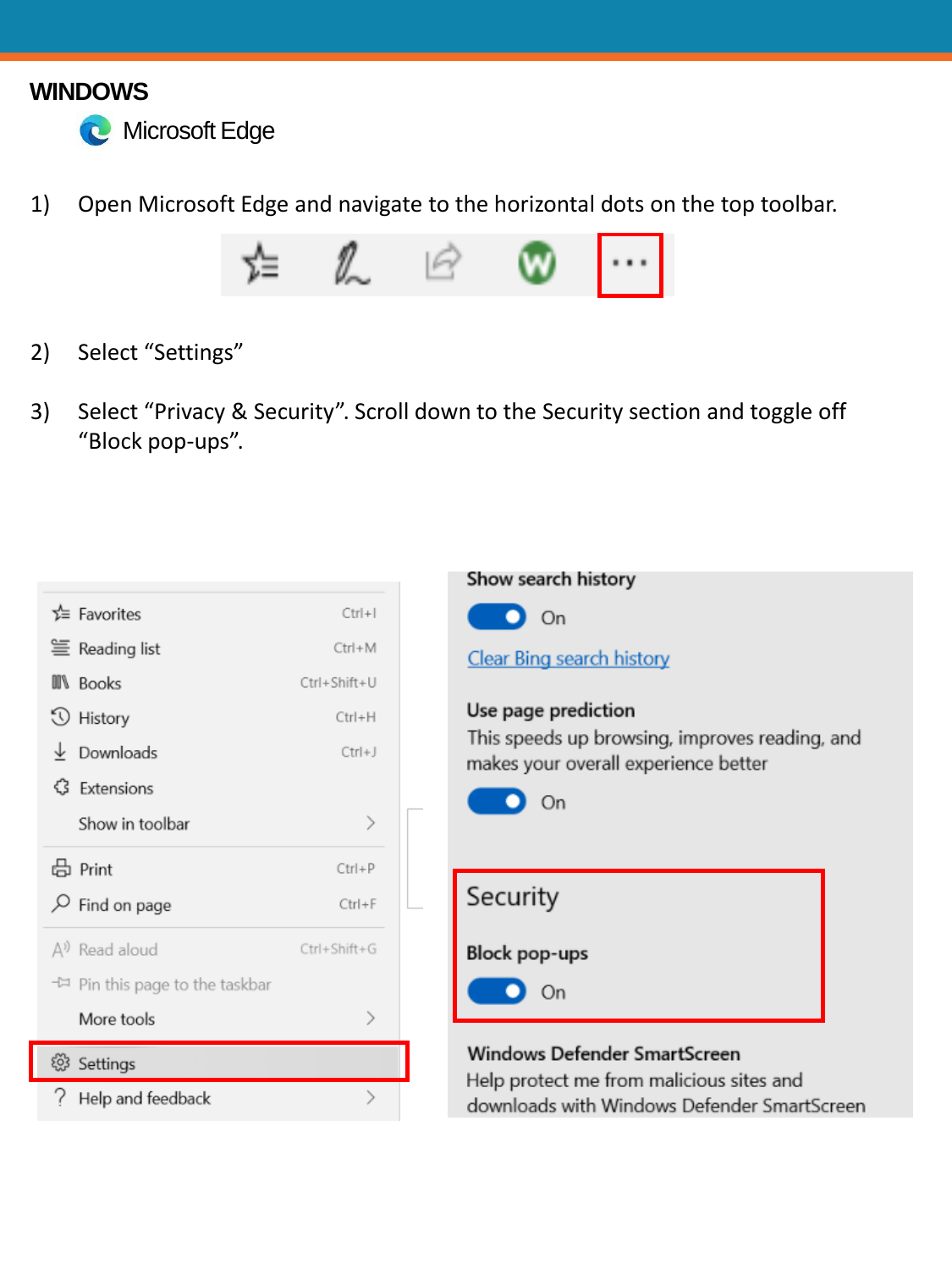#### <span id="page-4-0"></span>**WINDOWS**



- 1) Select the menu button  $\equiv$  in the upper right corner to open the Firefox menu.
- 2) Click Options. **Options**
- 3) Select the Privacy & Security panel
	- Under the Permissions section, uncheck the box next to Block pop-up windows to disable the pop-up blocker altogether.
	- Or, leave the Block pop-up box checked and click on  $\vert$  Exceptions...  $\vert$  to open a dialog box with a list of sites that you want to allow to display pop-ups.
- 4) To enable the browser to recognize UD servers as trusted sites and, therefore, enable pop-ups from these sites, in the Address of web site field, type [\(https://patientgateway.massgeneralbrigham.org\)](https://patientgateway.massgeneralbrigham.org/) and click Allow.

| <b>Allowed Websites - Pop-ups</b>                                                                                                                |  |
|--------------------------------------------------------------------------------------------------------------------------------------------------|--|
| You can specify which websites are allowed to open pop-up windows. Type the exact address of the site you want<br>to allow and then click Allow. |  |
| Address of website                                                                                                                               |  |

- 5) Click "Save Changes".
- 6) Click OK to close the Options dialog box.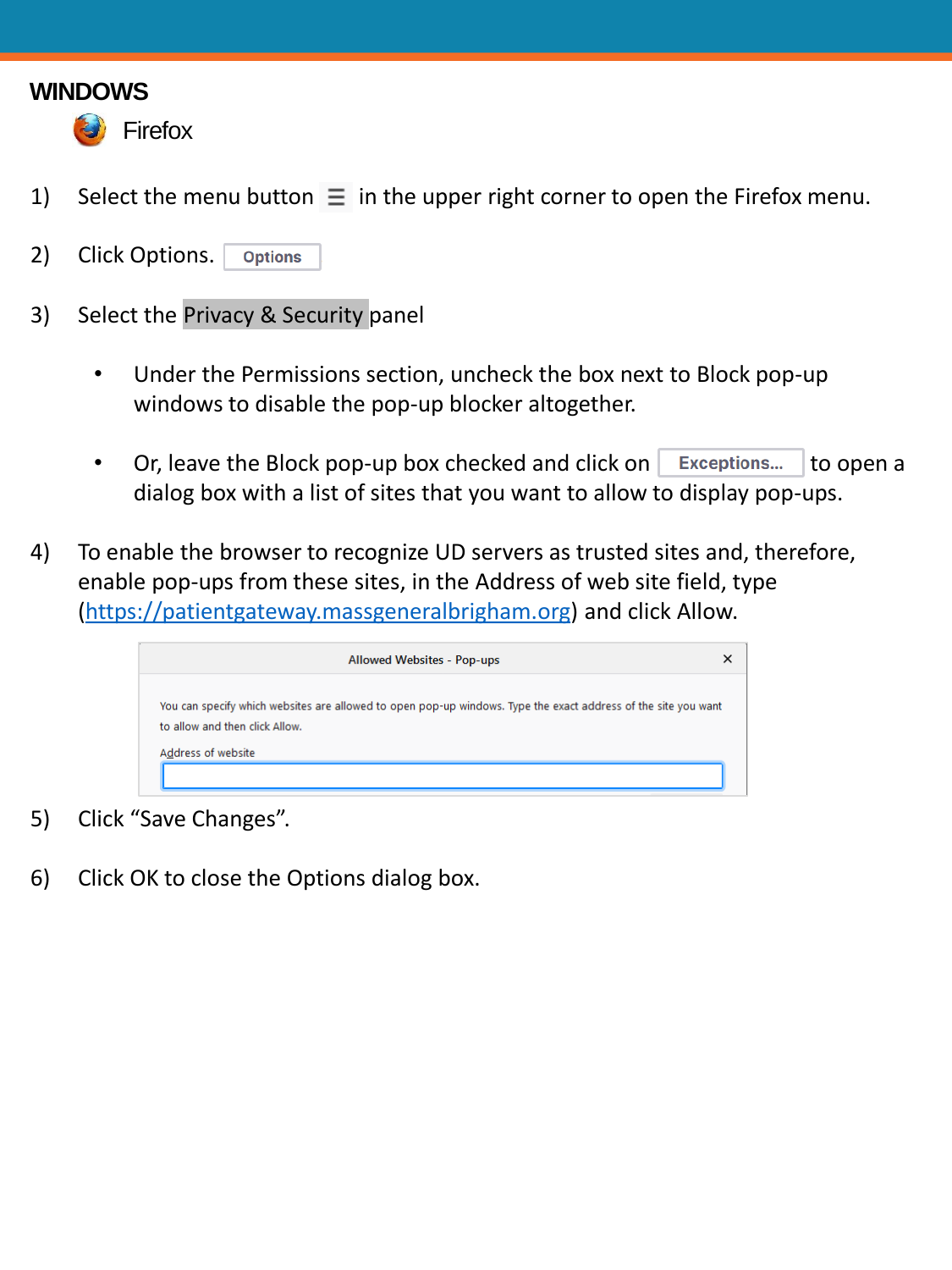#### <span id="page-5-0"></span>**WINDOWS**



By default, Chrome will notify you when a pop-up is blocked and give you an option to see it. To turn off the pop-up blocker, follow these instructions:

- 1) Go to a page (https://patientgateway.massgeneralbrigham.org) where pop-ups are blocked.
- 2) In the address bar, click Pop-up blocked.
- 3) Click the link for the pop-up you want to see.
- 4) To always see pop-ups for the site, select Always allow pop-ups and redirects from [site] > Done.

| The following pop-ups were blocked on this page: |  |
|--------------------------------------------------|--|
| https://patientgateway.massgeneralbrigham.org    |  |
| Always allow pop-ups from<br>hris k-state edu    |  |
| • Continue blocking pop-ups                      |  |
| Manage pop-up blocking<br>Done                   |  |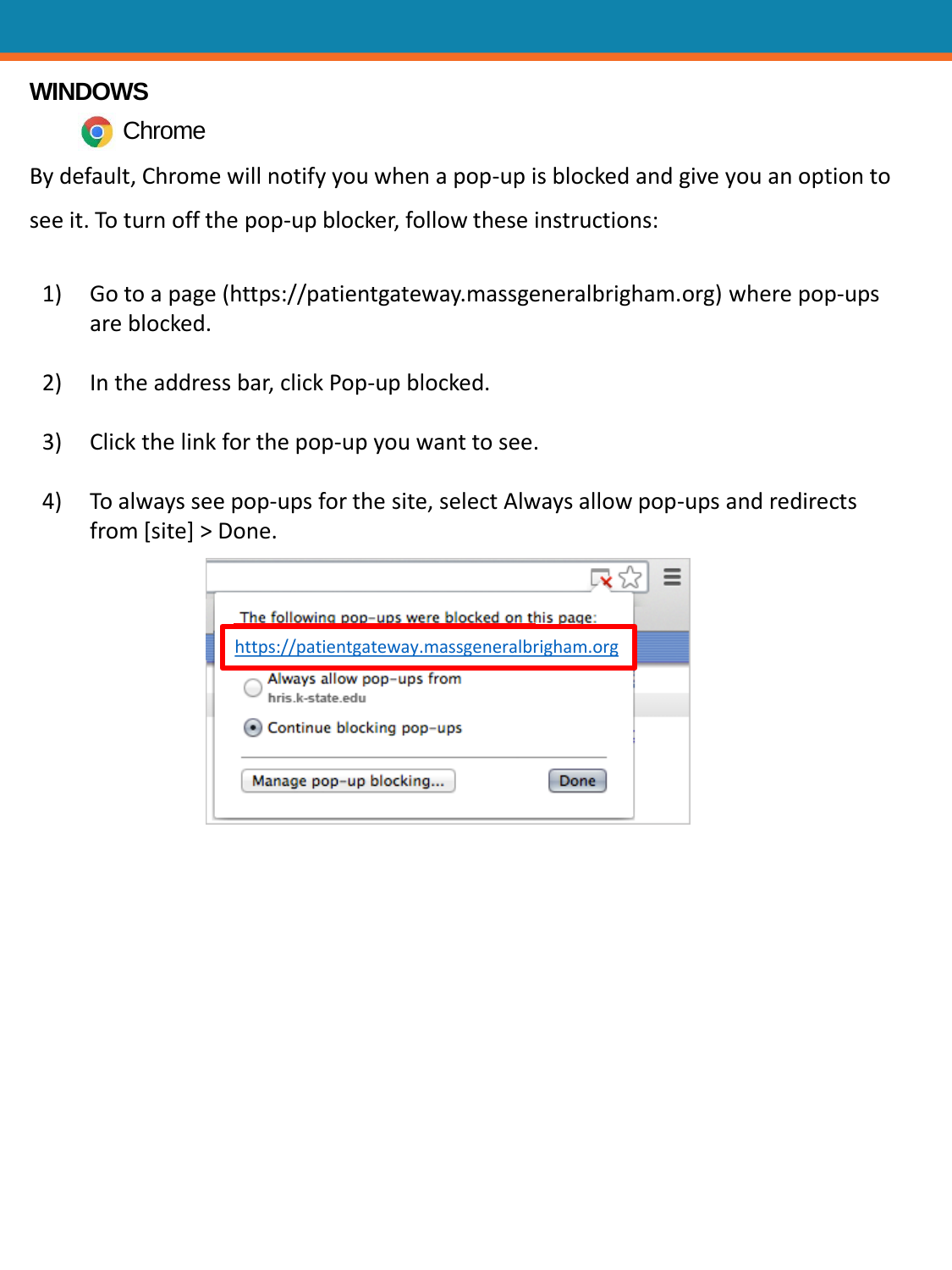#### <span id="page-6-0"></span>**MAC COMPUTER**

- **B** Safari
- 1) From the Safari menu, select Preferences.
- 2) Click Websites at the top of the window.
- 3) Select Pop-up Windows.
- 4) To allow specific pop-ups, navigate to the web page (https://patientgateway.massgeneralbrigham.org), follow steps 1-3 and then select Allow next to the name of the site.

| General          | Allow pop-up windows on the websites below:    |                         |  |
|------------------|------------------------------------------------|-------------------------|--|
| Reader           | Currently Open Websites                        |                         |  |
| Content Blockers | https://patientgateway.massgeneralbrigham.org/ |                         |  |
| Auto-Play        | Le denverpost.com                              | <b>Block and Notify</b> |  |
|                  | discussions.apple.com                          | Block and Notify        |  |
| Page Zoom        | <b>RE</b> electronis.org                       | <b>Block and Notify</b> |  |
| Camera           | W en.wikipedia.org                             | Block and Notify        |  |
| Microphone       | W codex.wordpress.org                          | Block and Notify        |  |
|                  | La denverpost.com                              | Block and Notify        |  |
| Location         | discussions.apple.com                          | Block and Notify        |  |
| Notifications    | <b>R</b> electronis.org                        | Block and Notify        |  |
| Pop-up Windows   | W en.wikipedia.org                             | Block and Notify        |  |
|                  | electronis.org                                 | Block and Notify        |  |
|                  | W en.wikipedia.org                             | Block and Notify        |  |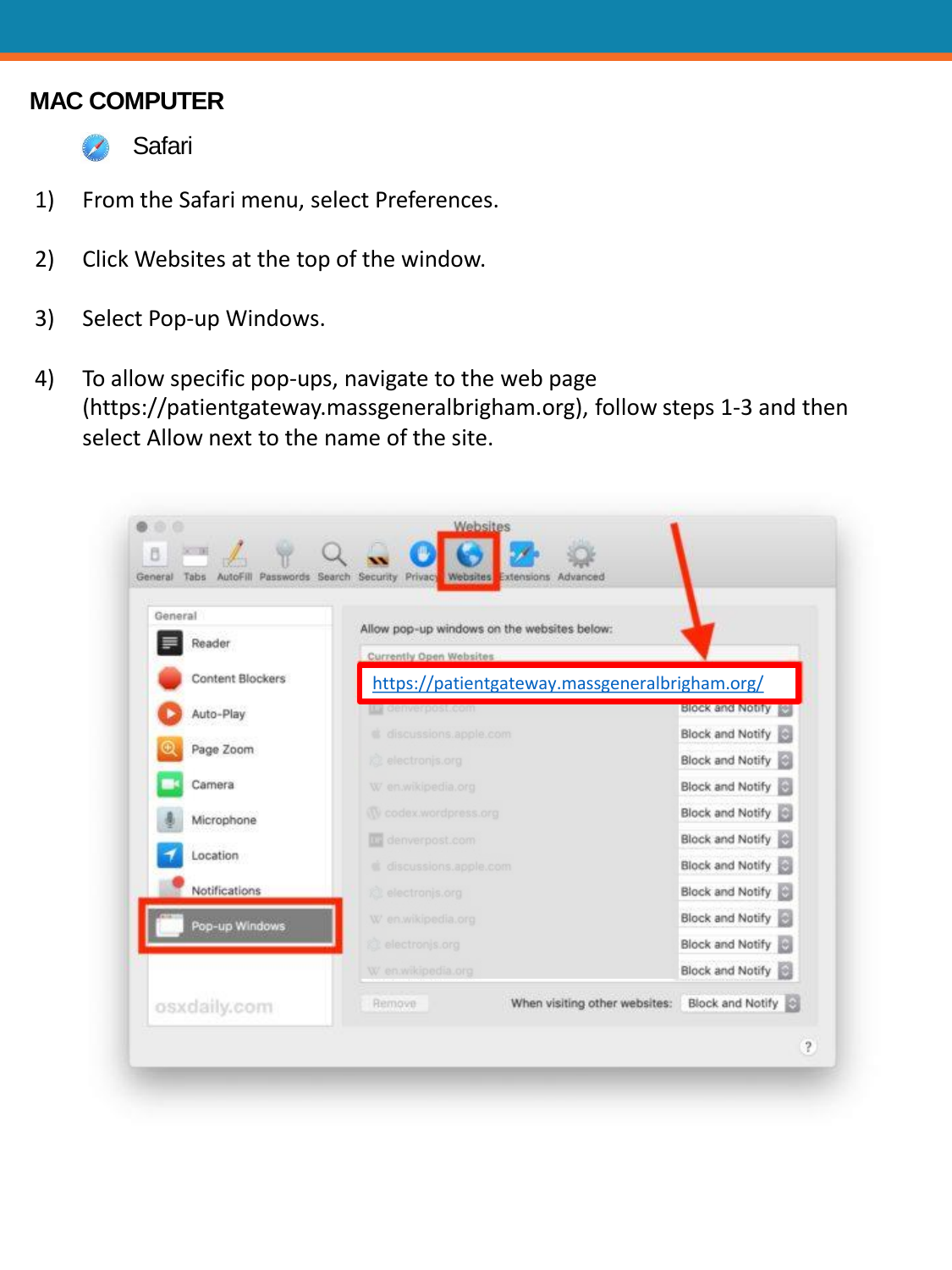#### <span id="page-7-0"></span>**MAC COMPUTER**



**Firefox** 

- 1) From the Firefox menu, click Preferences.
- 2) Click the Content icon.
- 3) Click the Content icon located at the top of the window.
- 4) Make sure that Block pop-up windows is activated (checkbox).
- 5) Click the Exceptions button located to the right of Block pop-up windows.
- 6) You will see the Allowed Sites dialog box.
- 7) To enable the browser to recognize UD servers as trusted sites and, therefore, enable pop-ups from these sites, in the Address of web site field, type (https://patientgateway.massgeneralbrigham.org) and click Allow.
- 8) Click Close
- 9) Click OK to close the Options dialog box.

|   | <b>in</b> General   | Content                                                                                             |                    |
|---|---------------------|-----------------------------------------------------------------------------------------------------|--------------------|
|   | Q Search            |                                                                                                     |                    |
|   | Content             | <b>DRM</b> content                                                                                  |                    |
| A | Applications        | $\checkmark$<br>Play DRM content                                                                    | Learn more         |
|   | <b>CO</b> Privacy   | <b>Notifications</b>                                                                                |                    |
|   | <b>R</b> e Security | Choose which sites are allowed to send you notifications Learn more<br>Do not disturb me            | Choose             |
|   | $\bullet$ Sync      | No notification will be shown until you restart Firefox                                             |                    |
|   | Advanced            | Pop-ups<br>Block pop-up windows                                                                     | Exceptions         |
|   |                     | <b>Fonts &amp; Colors</b>                                                                           |                    |
|   |                     | $\blacktriangledown$<br>Default font:<br><b>Times New Roman</b><br>Size: 16<br>$\blacktriangledown$ | Advanced<br>Colors |
|   |                     | <b>Languages</b>                                                                                    |                    |
|   |                     | Choose your preferred language for displaying pages                                                 | Choose             |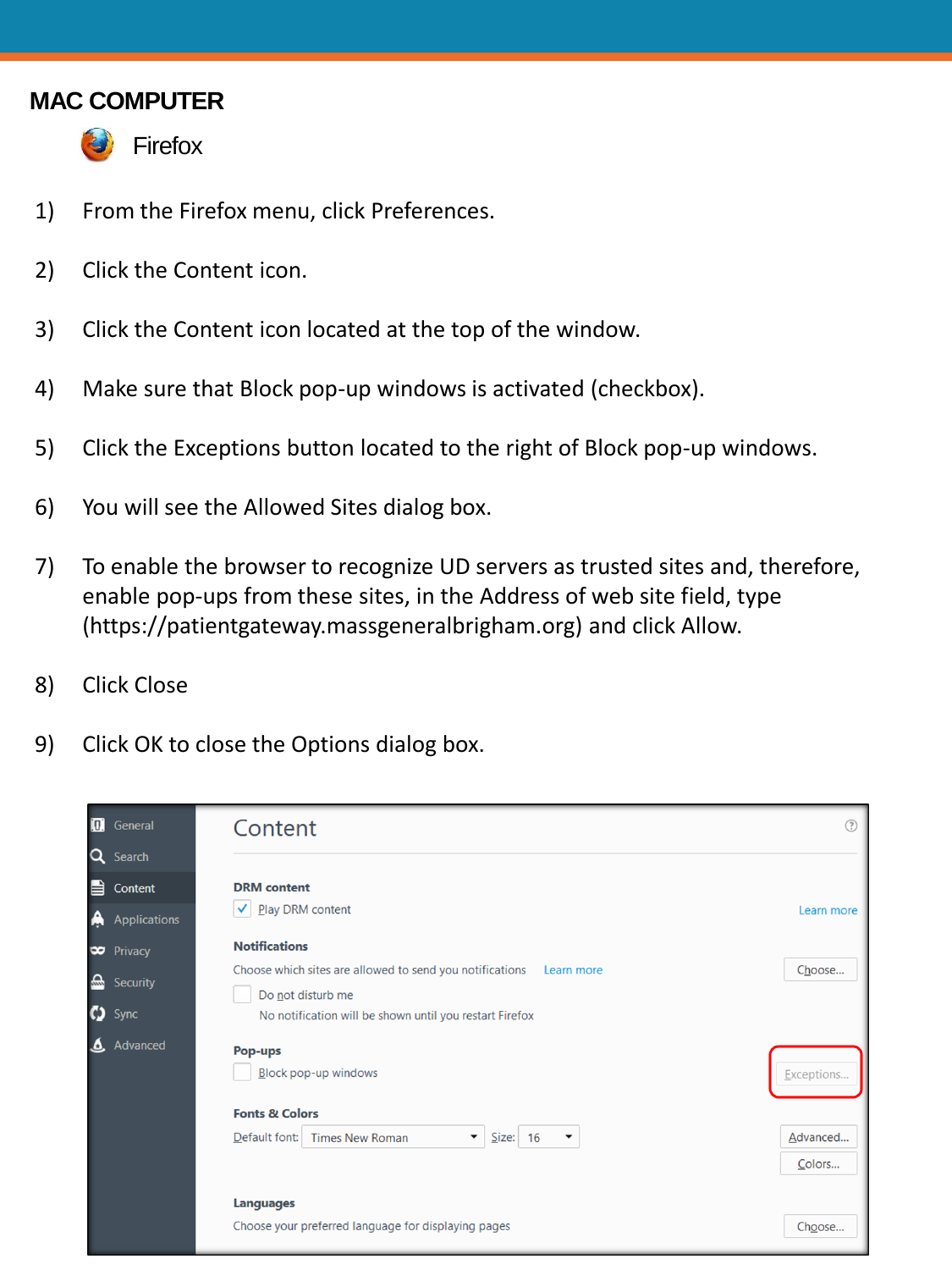#### <span id="page-8-0"></span>**MAC COMPUTER**



By default, Chrome will notify you when a pop-up is blocks and give you an option to see it. To turn off the pop-up blocker, follow these instructions:

- 1) On your computer, open Chrome.
- 2) Go to a page ([https://patientgateway.massgeneralbrigham.org](https://patientgateway.massgeneralbrigham.org/)) where pop-ups are blocked.
- 3) In the address bar, click Pop-up blocked.
- 4) Click the link for the pop-up you want to see.
- 5) To always see pop-ups for the site, select Always allow pop-ups and redirects from [site] > Done.

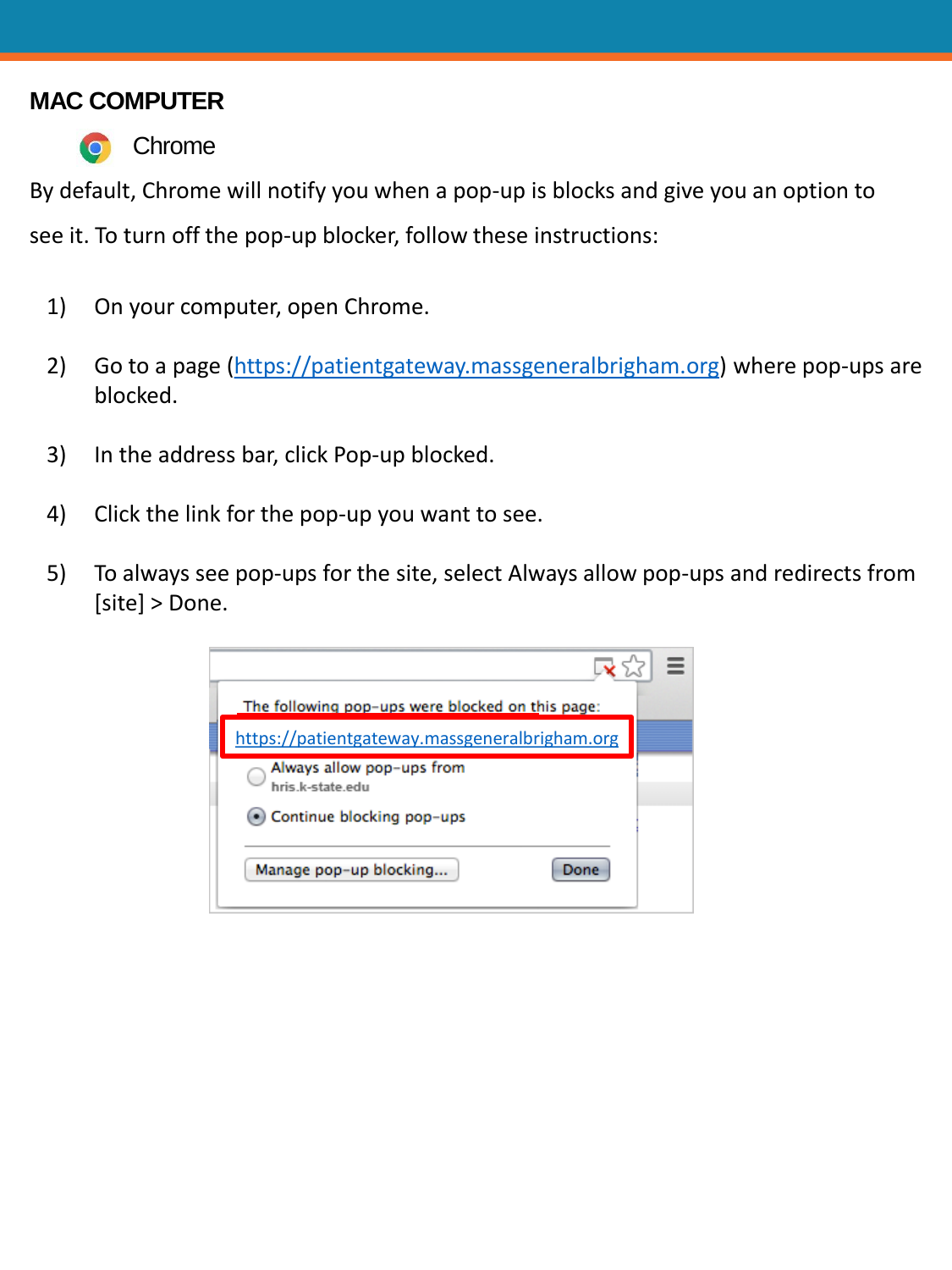## <span id="page-9-0"></span>**iOS (iPad/iPhone)**



- 1) Open Settings.
- 2) Scroll down to Safari and tap it.
- 3) Scroll down under General until you find Block Pop-ups.
- 4) Toggle off Block Pop-ups.



| <b>くSettings</b><br>Safari<br><b>SCAILII EIIYIIIC SUYYESUUIIS</b> |                |
|-------------------------------------------------------------------|----------------|
| Safari Suggestions                                                |                |
| Quick Website Search                                              | Ωn             |
| Preload Top Hit                                                   |                |
| About Safari Search & Privacy                                     |                |
| <b>GENERAL</b>                                                    |                |
| AutoFill                                                          |                |
| <b>Frequently Visited Sites</b>                                   |                |
| Favorites                                                         | Favorites >    |
| <b>Block Pop-ups</b>                                              |                |
| Downloads                                                         | On My iPhone > |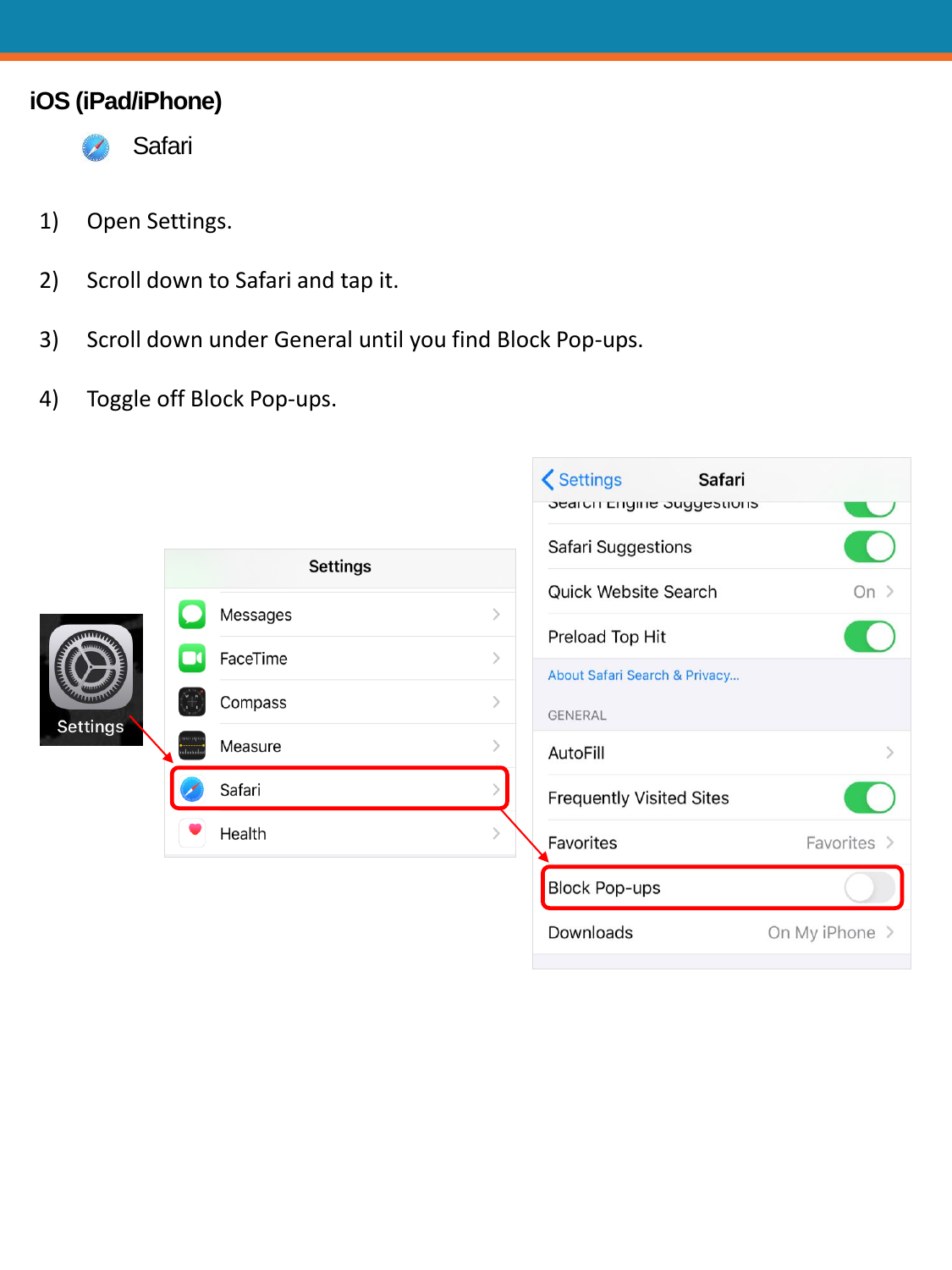#### <span id="page-10-0"></span>**iOS (iPad/iPhone)**



**Firefox** 

- 1) Open Firefox.
- 2) Tap the three horizontal bars in the toolbar and choose "Settings"
- 1) Turn on the toggle for Block Pop-up Windows to block pop-ups or turn it off to allow pop-ups.

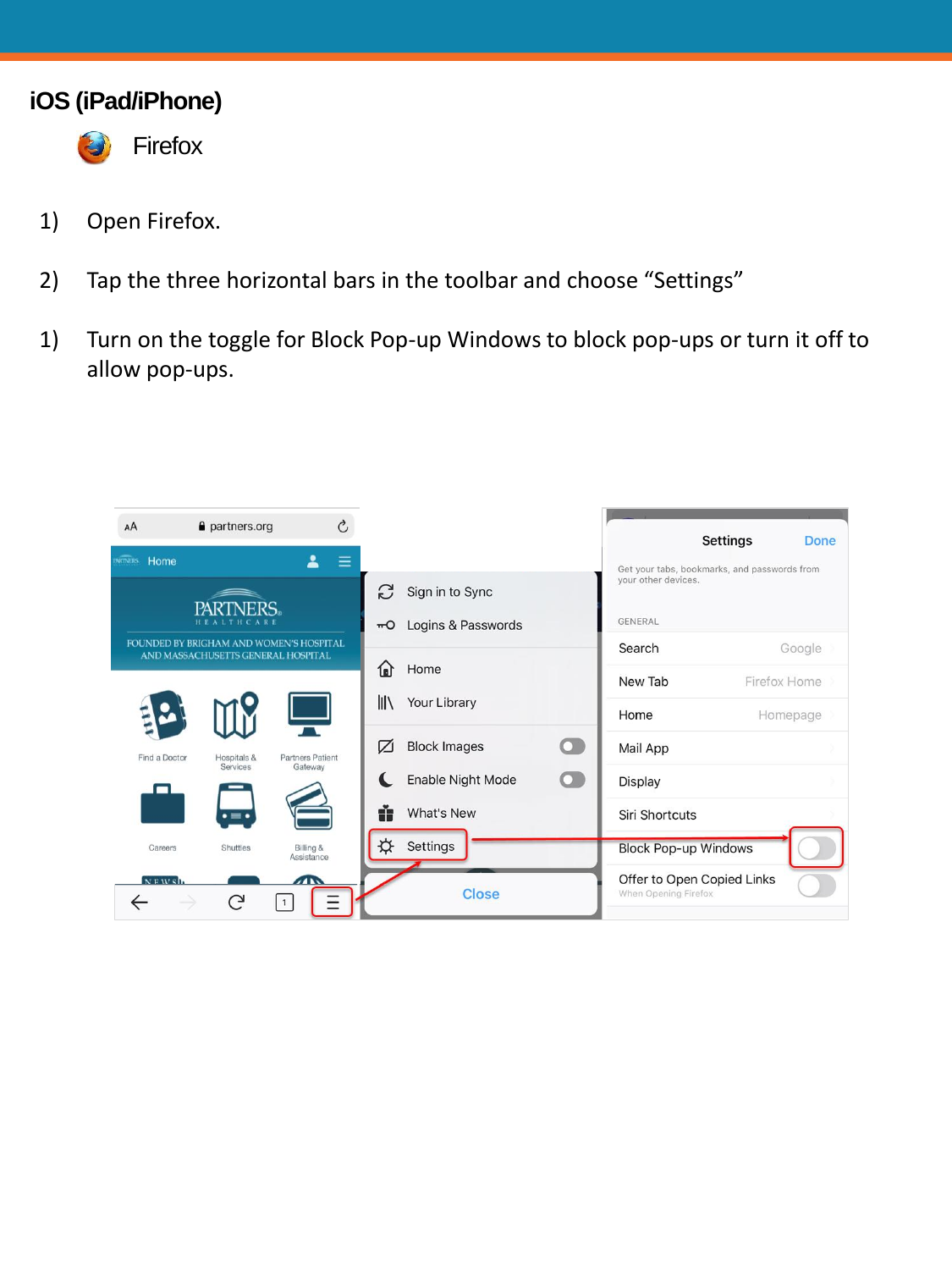#### <span id="page-11-0"></span>**iOS (iPad/iPhone)**



• Chrome

- 1) On your iPhone or iPad, open the Chrome app
- 2) Select the 3 horizontal dots on the toolbar and select "Settings"
- 3) Select "Content Settings" and toggle "Block Pop-ups" off.

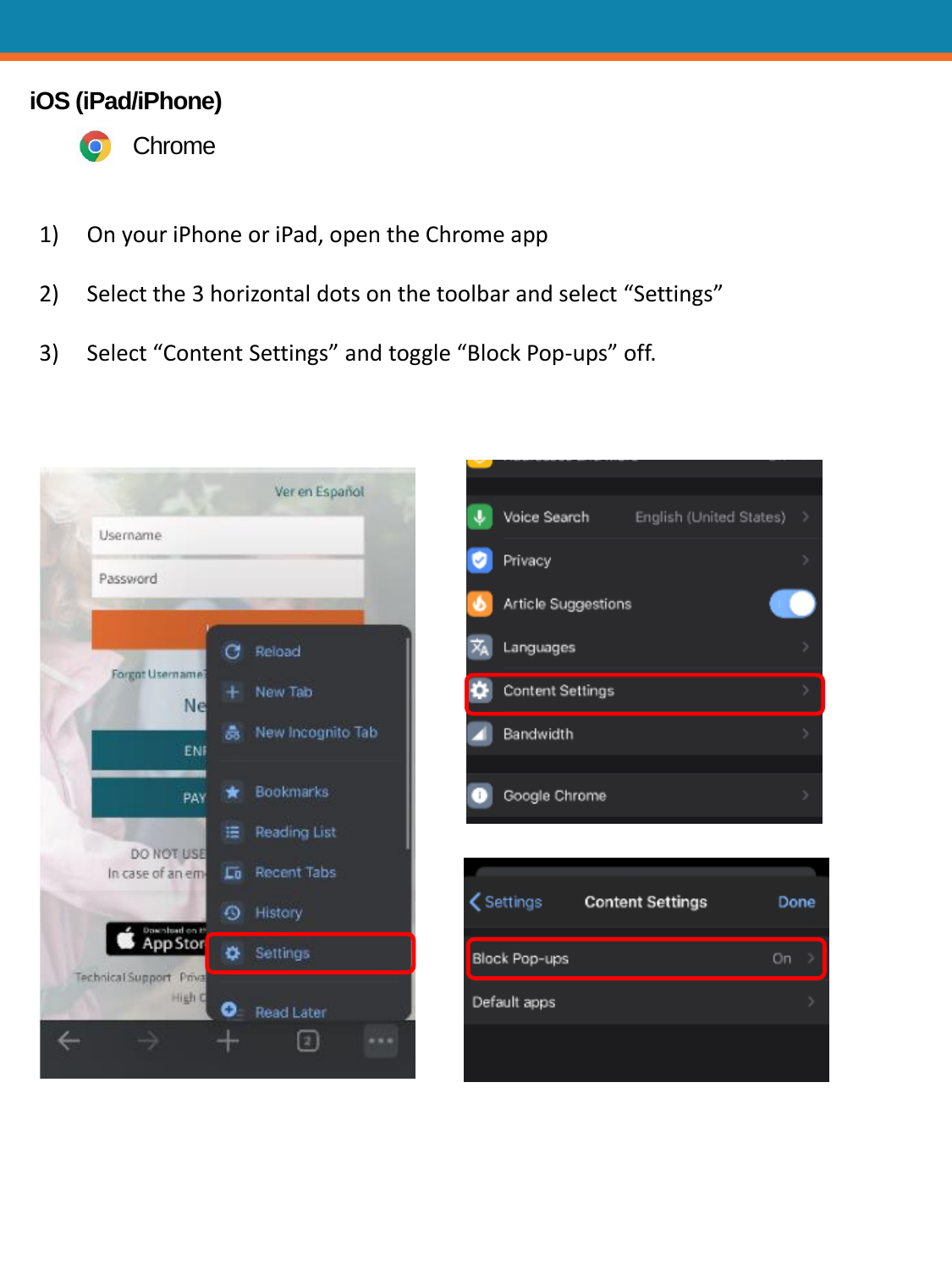## <span id="page-12-0"></span>**ANDROID**



• Samsung Internet Browser

- 1) On your Android device, open the Samsung Internet app.
- 2) Tap the Menu icon (three vertical lines).
- 3) Select Settings.
- 4) Navigate to "Sites and downloads."
- 5) Slide Block Pop-ups to off (white) to disable pop-up blocking.



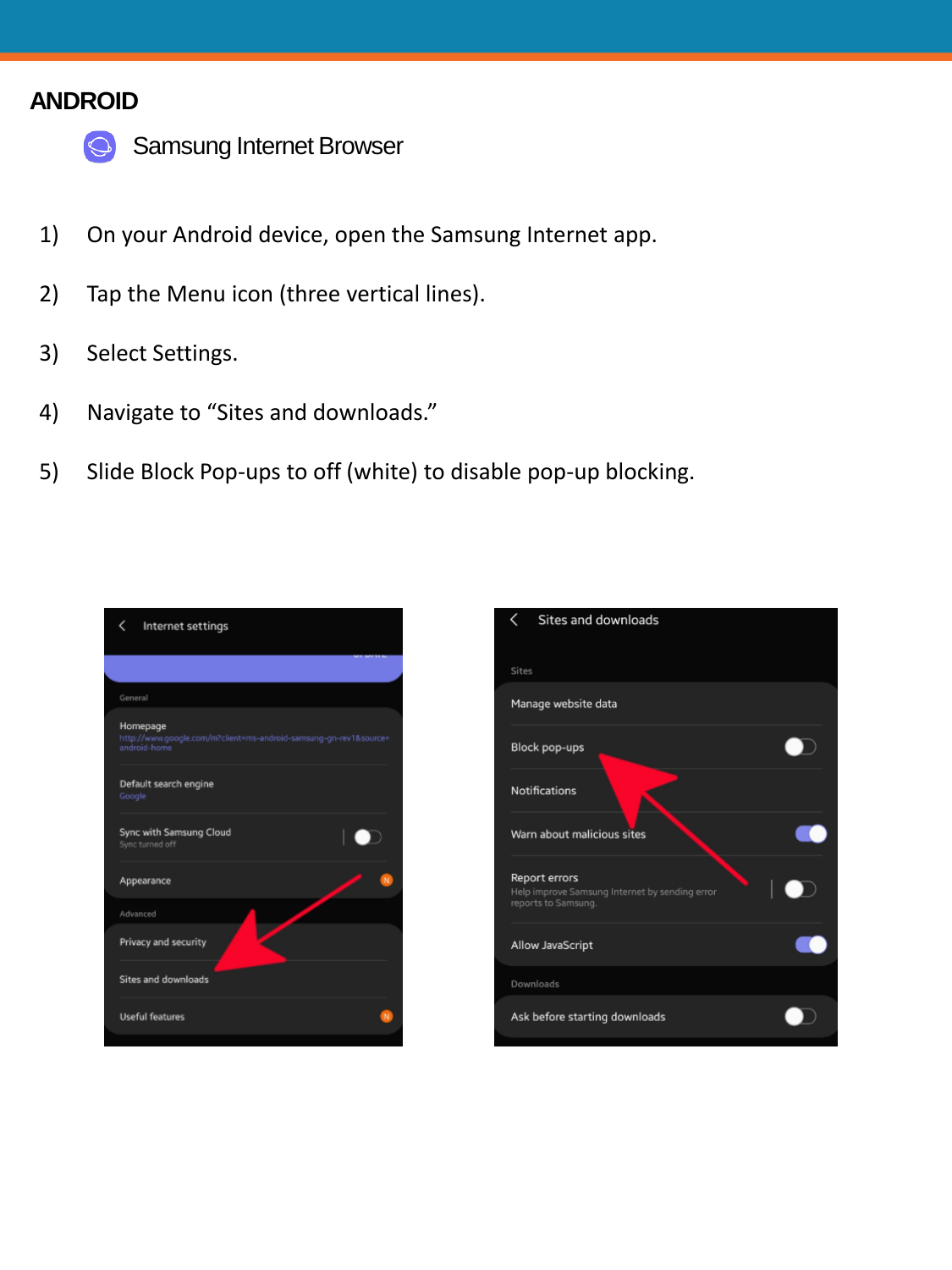## <span id="page-13-0"></span>**ANDROID**



- 1) Open Chrome and select the vertical dots on the toolbar
- 2) Select "Settings" and "Advanced"
- 3) Toggle off "Pop-ups and redirects"



| Themes           |  |
|------------------|--|
| Advanced         |  |
| Privacy          |  |
| Accessibility    |  |
| Site settings    |  |
| Languages        |  |
| Lite mode<br>Off |  |
| ______           |  |